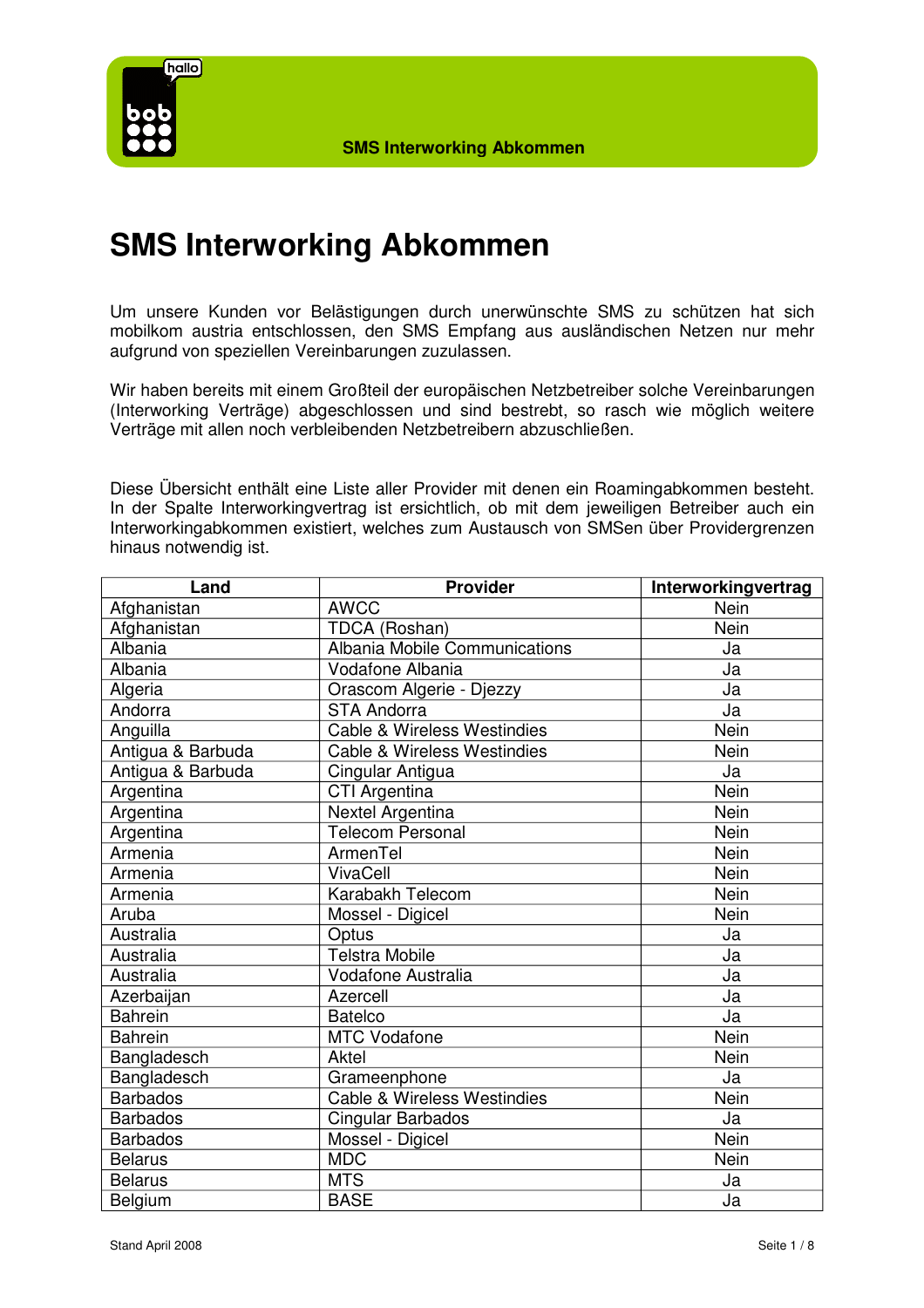

| Land                  | <b>Provider</b>                        | Interworkingvertrag |
|-----------------------|----------------------------------------|---------------------|
| Belgium               | <b>Belgacom Mobile</b>                 | Ja                  |
| Belgium               | Mobistar                               | Ja                  |
| <b>Belize</b>         | <b>BTL</b>                             | Nein                |
| Bermuda               | Mossel - Digicel                       | Nein                |
| Bosnia & Herzegovina  | <b>HT Mobile Mostar</b>                | Nein                |
| Bosnia & Herzegovina  | Public Enterprise PTT                  | Ja                  |
| Bosnia & Herzegovina  | Srpske Mobil                           | Ja                  |
| <b>Brazil</b>         | Amazonia Celular                       | Nein                |
| <b>Brazil</b>         | Brazil Telecom - 14                    | Nein                |
| <b>Brazil</b>         | <b>Nextel Brazil</b>                   | Nein                |
| <b>Brazil</b>         | Teöernig Celular                       | Nein                |
| <b>Brazil</b>         | TIM-Brasil (Centro Sul)                | Nein                |
| <b>Brazil</b>         | TIM-Brasil (Rio Norte)                 | Nein                |
| <b>Brazil</b>         | TIM-Brasil (Sao Paulo)                 | Nein                |
| <b>Bulgaria</b>       | MobilTel AD                            | Ja                  |
| Cambodia              | Casacom                                | Nein                |
| Canada                | Rogers                                 | Nein                |
| Cape Verde            | Cabo Verde Telecom - CVMOVEL           | Nein                |
| Cayman Inseln         | <b>Cable &amp; Wireless Westindies</b> | Nein                |
| Cayman Inseln         | Mossel - Digicel                       | Nein                |
| Chile                 | <b>Entel Movil</b>                     | Ja                  |
| China                 | China Mobile                           | Nein                |
| China                 | China Unicom                           | Nein                |
| Colombia              | Colombia Movil                         | Nein                |
| Colombia              | <b>COMCEL</b>                          | Nein                |
| Congo, Dem.Rep.       | Vodacom Congo                          | Nein                |
| Costa Rica            | I.C.E:                                 | Nein                |
| Croatia               | <b>T-Mobile Croatia</b>                | Ja                  |
| Croatia               | Vipnet GSM d.o.o.                      | Ja                  |
| Cuba                  | C COM                                  | Nein                |
| Curacao               | Cingtel Curacao                        | Ja                  |
| Cyprus                | areeba                                 | Nein                |
| Cyprus                | <b>CYTAmobile-Vodafone</b>             | Ja                  |
| <b>Czech Republic</b> | Telefonica O2 CZ                       | Ja                  |
| <b>Czech Republic</b> | T-Mobile-CZ                            | Ja                  |
| <b>Czech Republic</b> | Vodafone CZ                            | Ja                  |
| Denmark               | Orange-Danmark                         | Ja                  |
| Denmark               | Sonofon                                | Ja                  |
| Denmark               | TDC Mobil (Tele Danmark Mobil)         | Ja                  |
| <b>Denmark</b>        | Telia A/S                              | Nein                |
| Dominica              | <b>Cable &amp; Wireless Westindies</b> | Nein                |
| Dominica              | Mossel - Digicel                       | Nein                |
| Dominican Republic    | Orange Dominicana                      | Ja                  |
| Ecuador               | <b>CONECEL</b>                         | Nein                |
| Egypt                 | <b>MobiNil</b>                         | Ja                  |
| Egypt                 | Vodafone-Egypt                         | Ja                  |
| Estonia               | Elisa Eesti                            | Ja                  |
| Estonia               | Estonian Mobile Telephone              | Ja                  |
| Estonia               | Tele2-Eesti                            | Ja                  |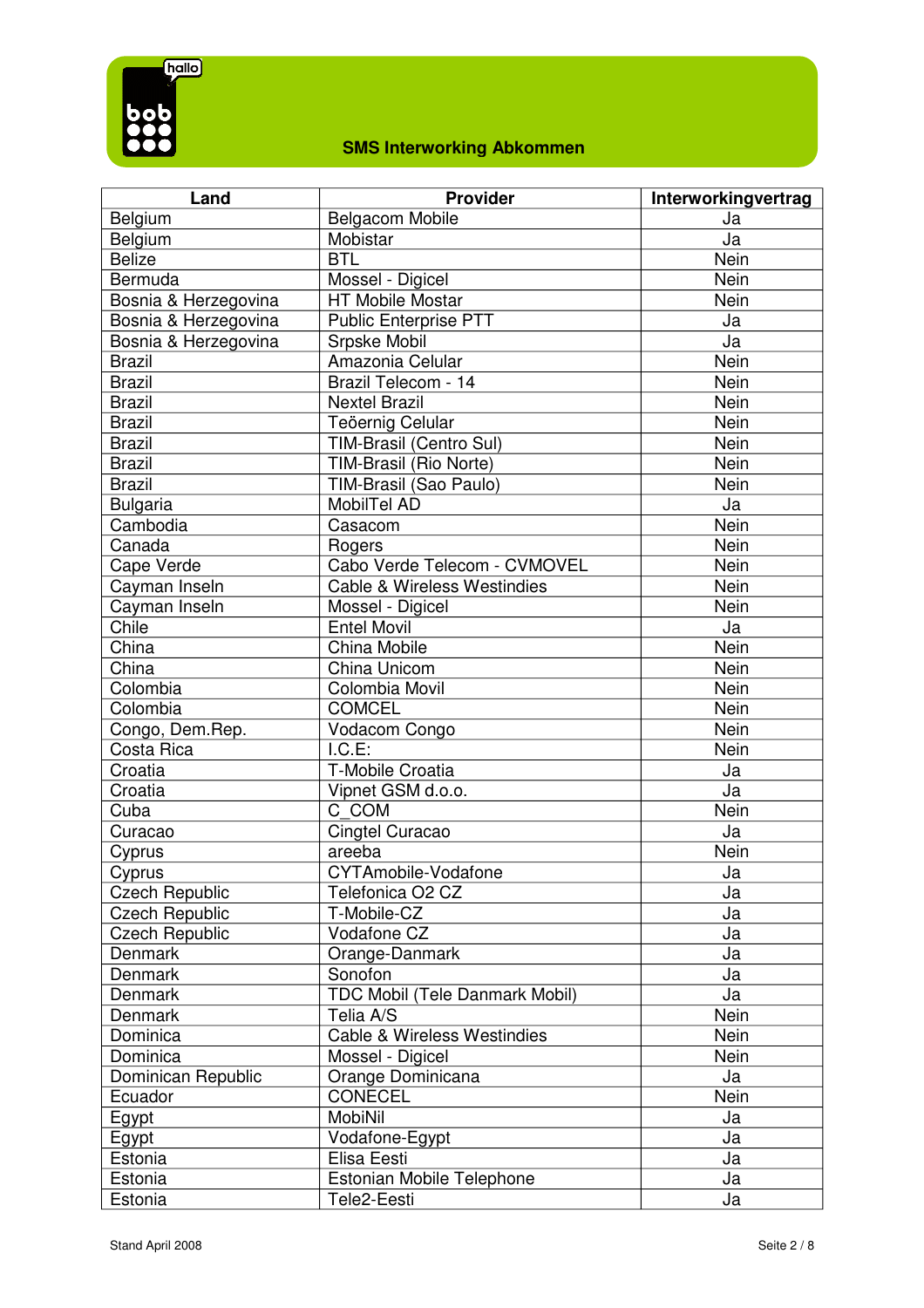

| Land               | <b>Provider</b>                        | Interworkingvertrag |
|--------------------|----------------------------------------|---------------------|
| Ethiopia           | <b>ETC</b>                             | <b>Nein</b>         |
| Faroe Islands      | Kall                                   | Nein                |
| Finland            | <b>Aland Mobiltelefon</b>              | Ja                  |
| Finland            | Elisa                                  | Ja                  |
| Finland            | Finnet                                 | Ja                  |
| Finland            | Finnet - Telia Finland                 | Nein                |
| Finland            | Sonera                                 | Ja                  |
| France             | <b>Bouygues Telecom</b>                | Ja                  |
| France             | Orange France                          | Ja                  |
| France             | SFR - Cegetel                          | Ja                  |
| French Guyana      | <b>Bouygues Caraibe</b>                | Nein                |
| French Guyana      | <b>Orange Caraibe</b>                  | Nein                |
| Georgia            | <b>GEOCELL</b>                         | Ja                  |
| Georgia            | Magticom                               | Ja                  |
| Germany            | E-Plus                                 | Ja                  |
| Germany            | O <sub>2</sub> Germany                 | Ja                  |
| Germany            | T-Mobile D1                            | Ja                  |
| Germany            | Vodafone D2                            | Ja                  |
| Ghana              | Ghanatel                               | Nein                |
| Gibraltar          | Gibtel                                 | Nein                |
| Greece             | Cosmote                                | Ja                  |
| Greece             | <b>TIM Hellas</b>                      | Ja                  |
| Greece             | Vodafone-Greece                        | Ja                  |
| Greenland          | <b>TELE Greenland</b>                  | <b>Nein</b>         |
| Grenada            | <b>Cable &amp; Wireless Westindies</b> | Nein                |
| Grenada            | Mossel - Digicel                       | Nein                |
| Grenada            | Mossel - Digicel                       | Nein                |
| Guadeloupe         | <b>Bouygues Caraibe</b>                | Nein                |
| Guadeloupe         | Orange Caraibe                         | Nein                |
| Guam               | Cingular Guam                          | Ja                  |
| Guatemala          | <b>SERCOM</b>                          | Nein                |
| <b>Guernsey UK</b> | <b>Guernsey Telecoms</b>               | Ja                  |
| Honduras           | Sercom                                 | Nein                |
| Hong Kong          | CSL                                    | Nein                |
| Hong Kong          | Hutchison                              | Ja                  |
| Hong Kong          | New World PCS                          | <b>Nein</b>         |
| Hong Kong          | Smartone Vodafone                      | Nein                |
| Hong Kong          | Sunday                                 | Ja                  |
| Hong Kong          | Sunday 3G                              | Nein                |
| Hungary            | Pannon GSM                             | Ja                  |
| Hungary            | T-Mobile HU                            | Ja                  |
| Hungary            | Vodafone HU                            | Ja                  |
| Iceland            | <b>SIMINN</b>                          | Ja                  |
| Iceland            | Vodafone Iceland (TAL Network)         | Ja                  |
| India              | Bharti Airtel Andhra Pradesh           | Nein                |
| India              | <b>Bharti Airtel Chennai</b>           | Nein                |
| India              | <b>Bharti Airtel Delhi</b>             | Ja                  |
| India              | <b>Bharti Airtel Gujarat</b>           | Nein                |
| India              | Bharti Airtel Haryana                  | Nein                |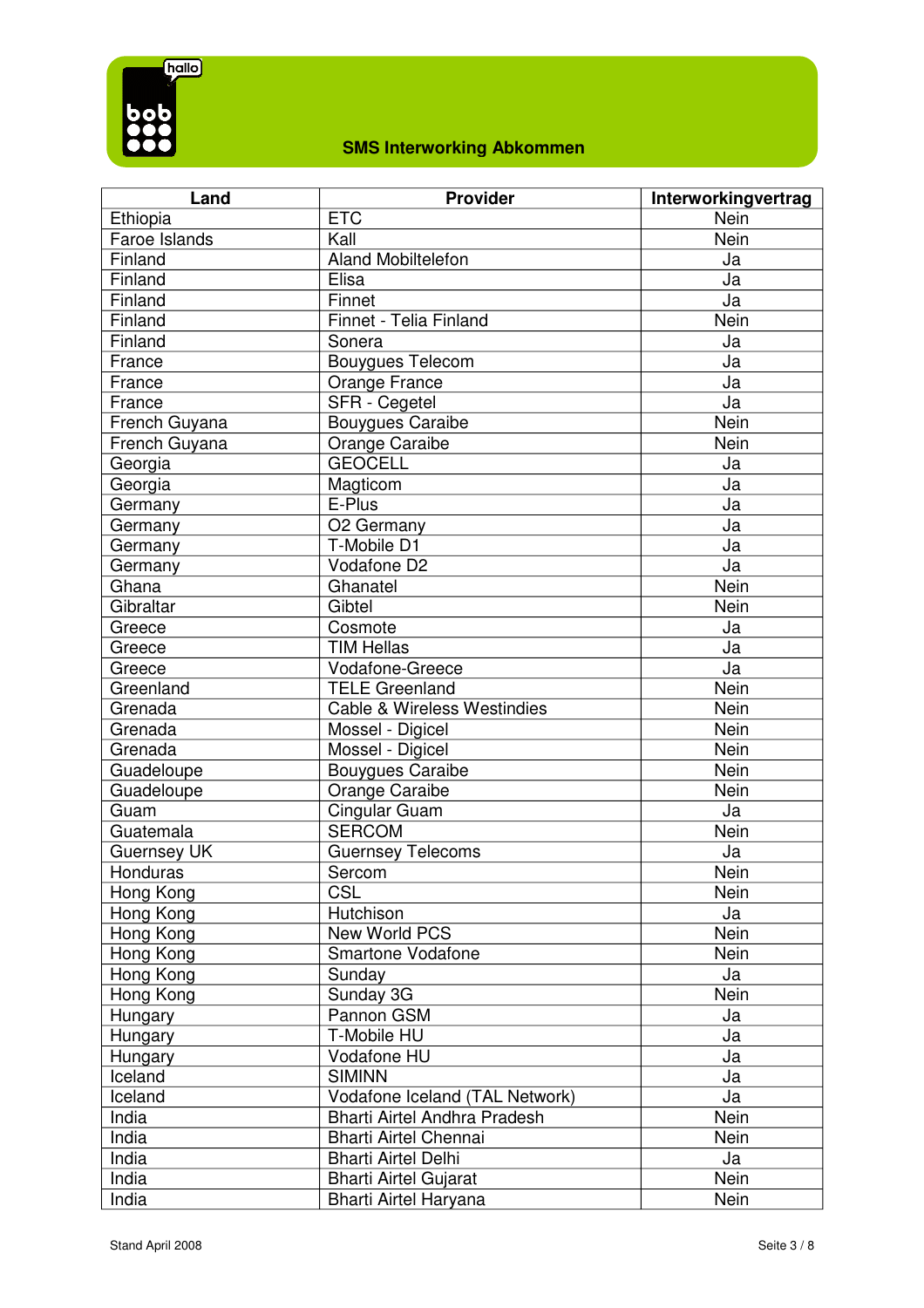

| Land               | <b>Provider</b>                         | Interworkingvertrag |
|--------------------|-----------------------------------------|---------------------|
| India              | <b>Bharti Airtel Himachal Pradesh</b>   | Nein                |
| India              | <b>Bharti Airtel Karnataka</b>          | Nein                |
| India              | <b>Bharti Airtel Kerala</b>             | Nein                |
| India              | <b>Bharti Airtel Kolkata</b>            | Nein                |
| India              | Bharti Airtel Madhya Pradesh            | Nein                |
| India              | Bharti Airtel Maharashtra & Goa         | Nein                |
| India              | Bharti Airtel Mumbai                    | Nein                |
| India              | <b>Bharti Airtel Punjab</b>             | Nein                |
| India              | Bharti Airtel Rajasthan                 | Nein                |
| India              | <b>Bharti Airtel Tamilnadu</b>          | Nein                |
| India              | <b>Bharti Airtel Uttar Pradesh West</b> | Nein                |
| India              | <b>BPL Mobile</b>                       | Nein                |
| India              | Escotel - Haryana                       | Nein                |
| India              | Escotel - Kerala                        | Nein                |
| India              | Escotel - UP West                       | Nein                |
| India              | Hutchison Essar - Andhra Pradesh        | Nein                |
| India              | Hutchison Essar - Chennai               | Nein                |
| India              | Hutchison Essar - Delhi                 | Ja                  |
| India              | Hutchison Essar - Karnataka             | Nein                |
| India              | Hutchison Essar - Mumbai                | Ja                  |
| India              | Hutchison Gujarat                       | Ja                  |
| India              | Hutchison Telecom East Kolkata          | Nein                |
| India              | <b>MTNL Delhi</b>                       | Nein                |
| India              | Spice Telecom - Karnataka               | Nein                |
| India              | Spice Telecom - Punjab                  | Ja                  |
| Indonesia          | <b>EXCELCOMINDO</b>                     | Nein                |
| Indonesia          | Indosat                                 | Nein                |
| Indonesia          | Telkomsel                               | Ja                  |
| Iran               | <b>MCI</b>                              | Nein                |
| Iraq               | Asia Cell                               | Nein                |
| Iraq               | Korek Telecom                           | Nein                |
| Iraq               | Orascom (IRAQNA)                        | Nein                |
| Ireland            | Hutchison 3G                            | Nein                |
| Ireland            | Meteor                                  | Ja                  |
| Ireland            | O <sub>2</sub> Ireland                  | Ja                  |
| Ireland            | Vodafone Ireland                        | Ja                  |
| Isle of Man UK     | <b>MANX Telecom</b>                     | Ja                  |
| Israel             | Cellcom                                 | Ja                  |
| Israel             | Mirs (Nextel Israel)                    | Nein                |
| Israel             | Partner - Orange                        | Nein                |
| Italy              | Telecom Italia                          | Ja                  |
| Italy              | Vodafone-Omnitel                        | Ja                  |
| Italy              | Wind                                    | Ja                  |
| <b>Ivory Coast</b> | <b>MTN Cote d'Ivoire</b>                | Nein                |
| Jamaica            | <b>Cable &amp; Wireless Westindies</b>  | Nein                |
| Jamaica            | Mossel - Digicel                        | Nein                |
| Japan              | NTT-DoCoMo                              | Nein                |
| Japan              | SoftBank                                | Ja                  |
| Jersey UK          | Jersey Telecoms                         | Ja                  |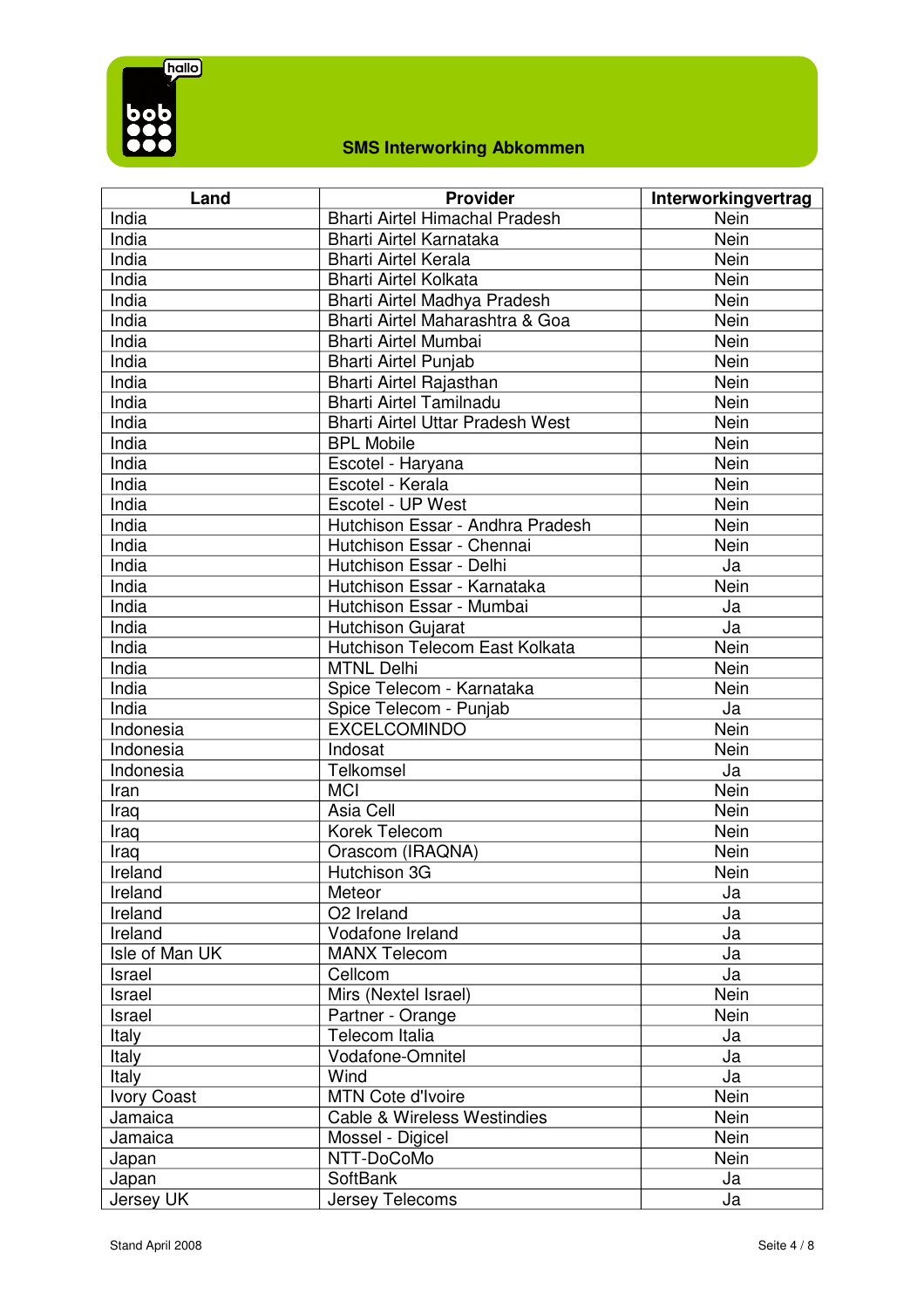

| Land             | <b>Provider</b>                        | Interworkingvertrag |
|------------------|----------------------------------------|---------------------|
| Jordan           | Fastlink                               | Ja                  |
| Jordan           | MobileCom                              | Ja                  |
| Jordan           | Umniah                                 | Nein                |
| Kasachstan       | KaR-Tel                                | Nein                |
| Kasachstan       | K'Cell                                 | <b>Nein</b>         |
| Kenya            | Celtel Kenya                           | Ja                  |
| Kenya            | Safaricom                              | Ja                  |
| Korea, Dem.      | <b>SK Telecom</b>                      | Nein                |
| Kosovo           | Telecom Monaco (Kosovo)                | Ja                  |
| Kuwait           | <b>MTC-Vodafone Kuwait</b>             | Ja                  |
| Kyrgistan        | <b>BiMoCom</b>                         | Nein                |
| Latvia           | <b>LMT</b>                             | Ja                  |
| Latvia           | Tele2 (Baltcom)                        | Ja                  |
| Lebanon          | MIC 1 S.A.L. (FTML Lebanon)            | Ja                  |
| Lebanon          | MTC Lebanon (LibanCell)                | Ja                  |
| Liechtenstein    | mobilkom liechtenstein                 | Ja                  |
| Lithauania       | <b>Bite GSM</b>                        | Ja                  |
| Lithauania       | <b>OMNITEL</b>                         | Ja                  |
| Luxembourg       | P & T Luxembourg                       | Ja                  |
| Luxembourg       | Tele <sub>2</sub>                      | Ja                  |
| Luxembourg       | VOXmobile                              | Ja                  |
| Macao            | <b>CTM</b>                             | Nein                |
| Macao            | <b>Hutchison Macao</b>                 | Nein                |
| Macedonia        | Cosmofon                               | Ja                  |
| Macedonia        | T-Mobile Macedonia                     | Ja                  |
| Malaysia         | <b>CELCOM</b>                          | Nein                |
| Malaysia         | <b>Maxis</b>                           | Ja                  |
| Maldives         | <b>DhiMobile</b>                       | Nein                |
| <b>Maldives</b>  | Wataniya                               | Nein                |
| Malta            | Go Mobile                              | Ja                  |
| Malta            | <b>Vodafone Malta</b>                  | Ja                  |
| Martinique       | <b>Bouygues Caraibe</b>                | Nein                |
| Martinique       | Orange Caraibe                         | Nein                |
| <b>Mauritius</b> | Cellplus                               | Nein                |
| Mexico           | <b>Nextel Mexico</b>                   | Nein                |
| Mexico           | <b>Telcel</b>                          | Nein                |
| Moldova          | Voxtel                                 | Ja                  |
| Mongolia         | MobiCom                                | Nein                |
| Montenegro       | ProMonte                               | Ja                  |
| Montenegro       | T-Mobile Montenegro                    | Ja                  |
| Montserrat       | <b>Cable &amp; Wireless Westindies</b> | Nein                |
| Morocco          | I.A.M.                                 | Ja                  |
| Namibia          | <b>MTC</b>                             | Ja                  |
| Nepal            | <b>NTC</b>                             | Nein                |
| Netherland       | <b>KPN Mobiel</b>                      | Ja                  |
| Netherland       | <b>Orange Netherlands</b>              | Ja                  |
| Netherland       | <b>Telfort</b>                         | Ja                  |
| Netherland       | <b>T-Mobile Netherlands</b>            | Ja                  |
| Netherland       | <b>Vodafone Netherlands</b>            | Ja                  |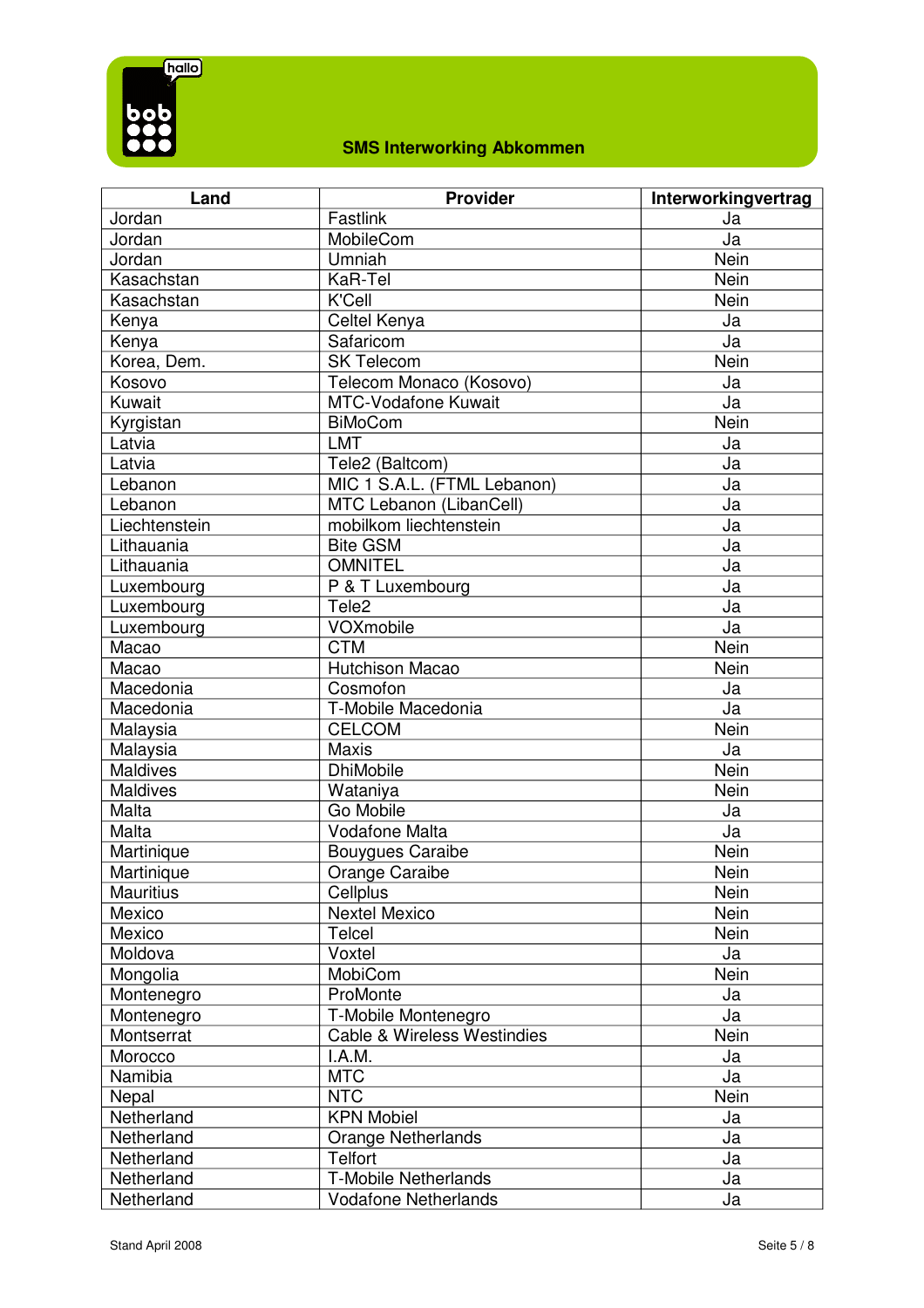

| Land        | <b>Provider</b>                                           | Interworkingvertrag |
|-------------|-----------------------------------------------------------|---------------------|
| New Zealand | <b>Vodafone New Zealand</b>                               | Ja                  |
| Nicaragua   | Enitel                                                    | Nein                |
| Niger       | Celtel                                                    | Nein                |
| Nigeria     | GloMobile                                                 | Nein                |
| Nigeria     | Vmobile                                                   | <b>Nein</b>         |
| Norway      | NetCom GSM                                                | Ja                  |
| Norway      | <b>Telenor Mobil As</b>                                   | Ja                  |
| Oman        | <b>Nawras</b>                                             | Nein                |
| Oman        | Omantel                                                   | Nein                |
| Pakistan    | <b>Mobilink</b>                                           | Ja                  |
| Pakistan    | <b>Warid Telecom</b>                                      | Nein                |
| Palestine   | PalCell                                                   | Nein                |
| Paraguay    | <b>HOLA</b>                                               | Nein                |
| Peru        | Claro Peru                                                | Nein                |
| Peru        | <b>Nextel Peru</b>                                        | Nein                |
| Philippines | Globe Telecom                                             | Ja                  |
| Philippines | <b>Nextel Philippines</b>                                 | Nein                |
| Philippines | Smart                                                     | Ja                  |
| Poland      | ERA-GSM (Polska Telefonia Cyfrowa)                        | Ja                  |
| Poland      | Polkomtel                                                 | Ja                  |
| Poland      | PTK-Centertel                                             | Ja                  |
| Portugal    | Optimus                                                   | Ja                  |
| Portugal    | <b>TMN Portugal</b>                                       | Ja                  |
| Portugal    | Vodafone Portugal                                         | Ja                  |
| Puerto Rico | Cingular Puerto Rico                                      | Ja                  |
| Quatar      | Q-Tel                                                     | Nein                |
| Reunion     | <b>SRR</b>                                                | Nein                |
| Romania     | Cosmote Romania                                           | Ja                  |
| Romania     | Orange Romania                                            | Ja                  |
| Romania     | Vodafone Romania                                          | Ja                  |
| Russia      | Dontelecom (GR Rostov)                                    | Nein                |
| Russia      | MegaFon                                                   | Nein                |
| Russia      | <b>MTS</b>                                                | Ja                  |
| Russia      | <b>New</b><br>Telephone<br>Company<br>(GR<br>Vladivostok) | <b>Nein</b>         |
| Russia      | Uralsvyazinform                                           | Nein                |
| Russia      | Uraltel Ltd. (GR Ekaterinenburg/Ural)                     | Nein                |
| Russia      | VimpelCom (KB Impuls-BeeLine)                             | Ja                  |
| Russia      | VimpelCom (StavTeleSot-Network)                           | Nein                |
| Russia      | Yeniseytelecom                                            | Nein                |
| Russia      | <b>ZAO SMARTS</b>                                         | Nein                |
| Russia      | <b>ZAO SMARTS Ufa</b>                                     | Nein                |
| Satelite    | Globalstar (Elsacom)                                      | Nein                |
| Satelite    | Globalstar (TeSam)                                        | Nein                |
| Satelite    | Globalstar Australia                                      | Nein                |
| Satelite    | Globalstar Canada                                         | Nein                |
| Satelite    | Globalstar Russia                                         | Nein                |
| Satelite    | Globalstar USA                                            | Nein                |
| Satelite    | Thuraya                                                   | Nein                |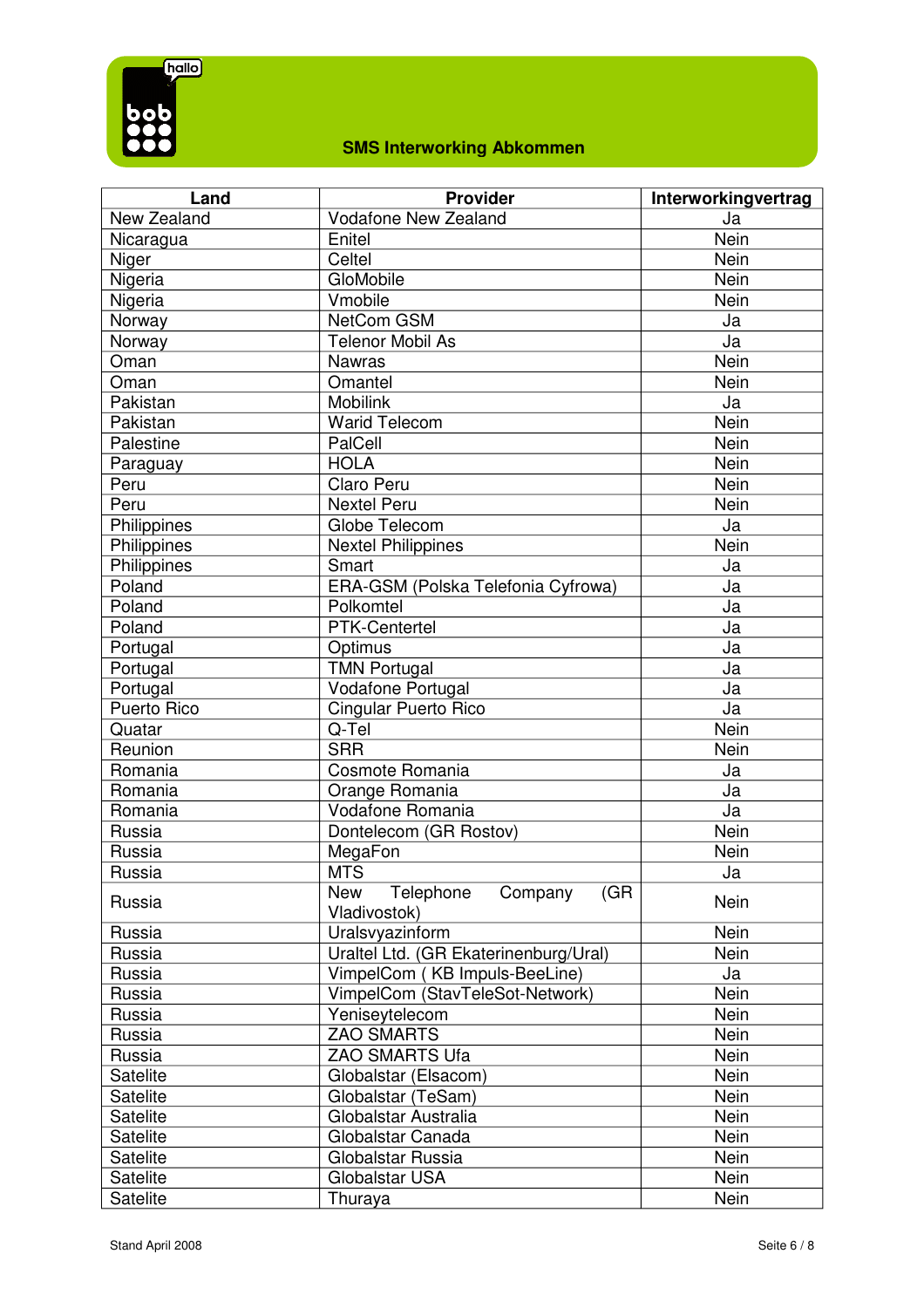

| Land                       | <b>Provider</b>                        | Interworkingvertrag |
|----------------------------|----------------------------------------|---------------------|
| Saudi Arabia               | Etihad Etisalat (mobily)               | Nein                |
| Saudi Arabia               | Saudi Telecom                          | Nein                |
| Senegal                    | Sentel                                 | Nein                |
| Serbia                     | Telekom Srbija                         | Ja                  |
| Serbia                     | <b>Telenor Serbia</b>                  | Ja                  |
| Seychelles                 | Telecom                                | Nein                |
| <b>Ships &amp; Ferries</b> | Manx Telecom Maritime Service          | Nein                |
| Ships & Ferries            | <b>MCP</b>                             | Nein                |
| Ships & Ferries            | Siminn's Maritime Service - OceanCell  | Nein                |
| Ships & Ferries            | Telecom Italia Maritime Service        | Nein                |
| Sierra Leone               | <b>Celtel SL</b>                       | Nein                |
| Singapore                  | Mobileone                              | Ja                  |
| Singapore                  | SingTel 900                            | Ja                  |
| Slovak Republic            | Orange Slovensko                       | Ja                  |
| Slovak Republic            | T-Mobile Slovensko                     | Ja                  |
| Slovenia                   | Mobitel D.D.                           | Ja                  |
| Slovenia                   | Si.Mobil                               | Ja                  |
| South Africa               | CELL C                                 | Ja                  |
| South Africa               | <b>MTN</b>                             | Ja                  |
| South Africa               | Vodacom                                | Ja                  |
| Spain                      | France Telecom Espana - Amena          | Nein                |
| Spain                      | <b>Telefonica Moviles</b>              | Ja                  |
| Spain                      | Vodafone Espana                        | Ja                  |
| Sri Lanka                  | Dialog GSM                             | Ja                  |
| Sri Lanka                  | Mobitel                                | Nein                |
| St. Barthelemy             | Orange Caraibe                         | Nein                |
| St. Kitts & Nevis          | <b>Cable &amp; Wireless Westindies</b> | Nein                |
| St. Lucia                  | <b>Cable &amp; Wireless Westindies</b> | Nein                |
| St. Lucia                  | Cingular St. Lucia                     | Ja                  |
| St. Lucia                  | Mossel - Digicel                       | Nein                |
| St. Maarten                | Cingular St. Maarten                   | Ja                  |
| St. Martin                 | Orange Caraibe                         | Nein                |
| St. Vincent & Grenadines   | Cable & Wireless Westindies            | Nein                |
| St. Vincent & Grenadines   | Cingular St. Vincent                   | Ja                  |
| St. Vincent & Grenadines   | Mossel - Digicel                       | Nein                |
| Sudan                      | MobiTel                                | Nein                |
| Sweden                     | <b>Tele2 Sverige</b>                   | Ja                  |
| Sweden                     | <b>Telenor Sverige</b>                 | Nein                |
| Sweden                     | TeliaSonera                            | Ja                  |
| Switzerland                | Orange Switzerland                     | Ja                  |
| Switzerland                | Swisscom                               | Ja                  |
| Switzerland                | <b>TDC Switzerland (sunrise)</b>       | Ja                  |
| Syria                      | Areeva Syria                           | Nein                |
| Tadjikistan                | <b>Babilon Mobile</b>                  | Nein                |
| Tadjikistan                | <b>TT-Mobile</b>                       | Nein                |
| Taiwan                     | Chungwha Telecom LDM                   | Nein                |
| Taiwan                     | FarEasTone                             | Nein                |
| Taiwan                     | MoBiTai                                | Nein                |
| Taiwan                     | <b>Taiwan Mobile</b>                   | Nein                |